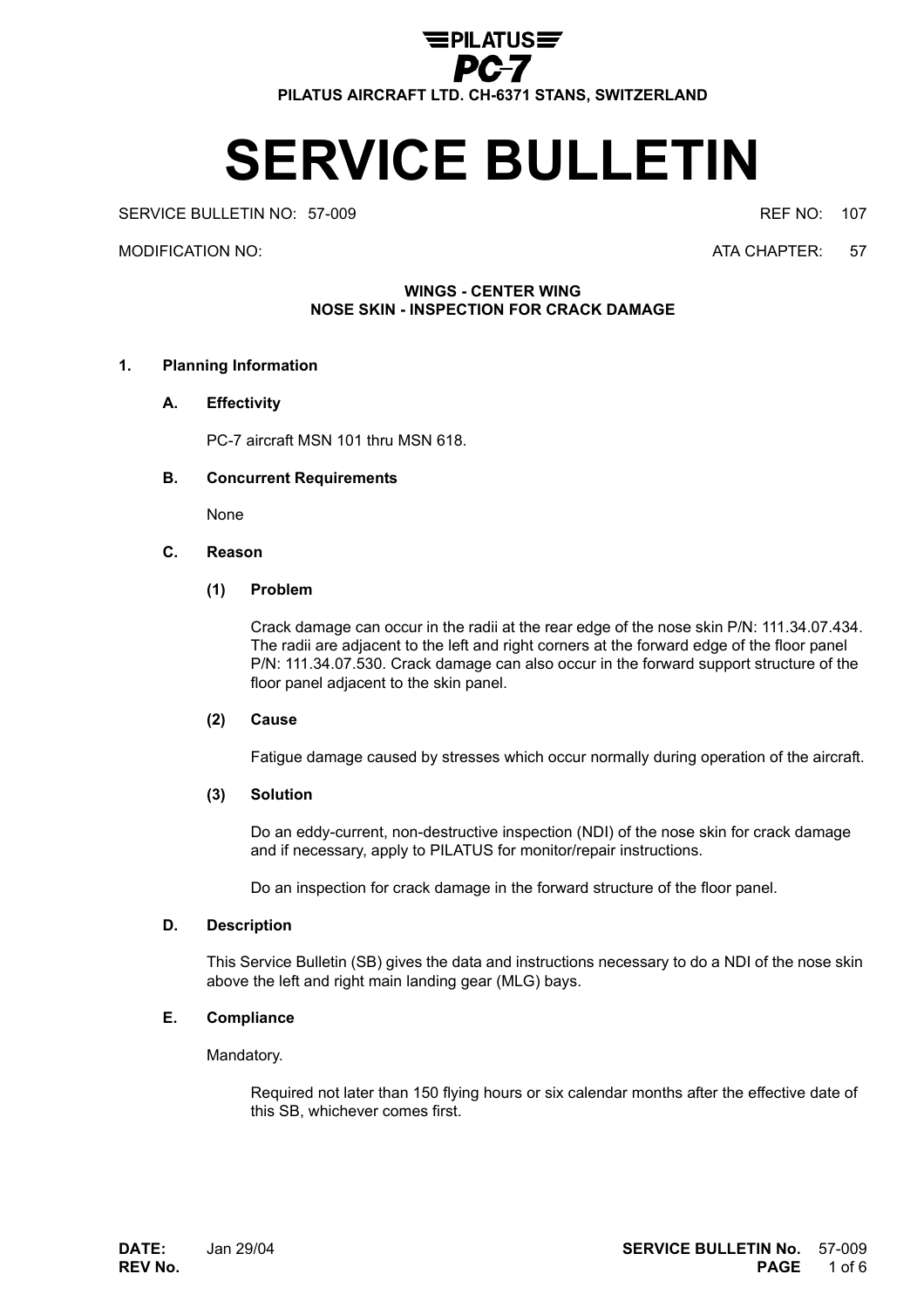

## **F. Approval**

The technical content of this document is approved by the Federal Office for Civil Aviation (FOCA) of Switzerland as an Airworthiness Directive.

PILATUS advises Operators/Owners to check with their local Airworthiness Authorities for any changes, local regulations or sanctions that may affect the embodiment of this SB.

## **G. Manpower**

| <b>TOTAL MAN-HOURS</b> | 3.0   |
|------------------------|-------|
| Close up               | 0.5   |
| Inspection             | 2.0   |
| Preparation            | 0.5   |
|                        | Total |

#### **H. Weight and Balance**

#### **(1) Weight Change**

Not affected.

#### **(2) Moment Change**

Not affected.

#### **I. Electrical Load Data**

Not changed.

#### **J. Software**

Not changed.

# **K. References**

Aircraft Maintenance Manual (AMM), 05-10-20.

#### **L. Publications Affected**

AMM, 05-10-20 and 57-10-03.

#### **M. Interchangeability of Parts**

Not applicable.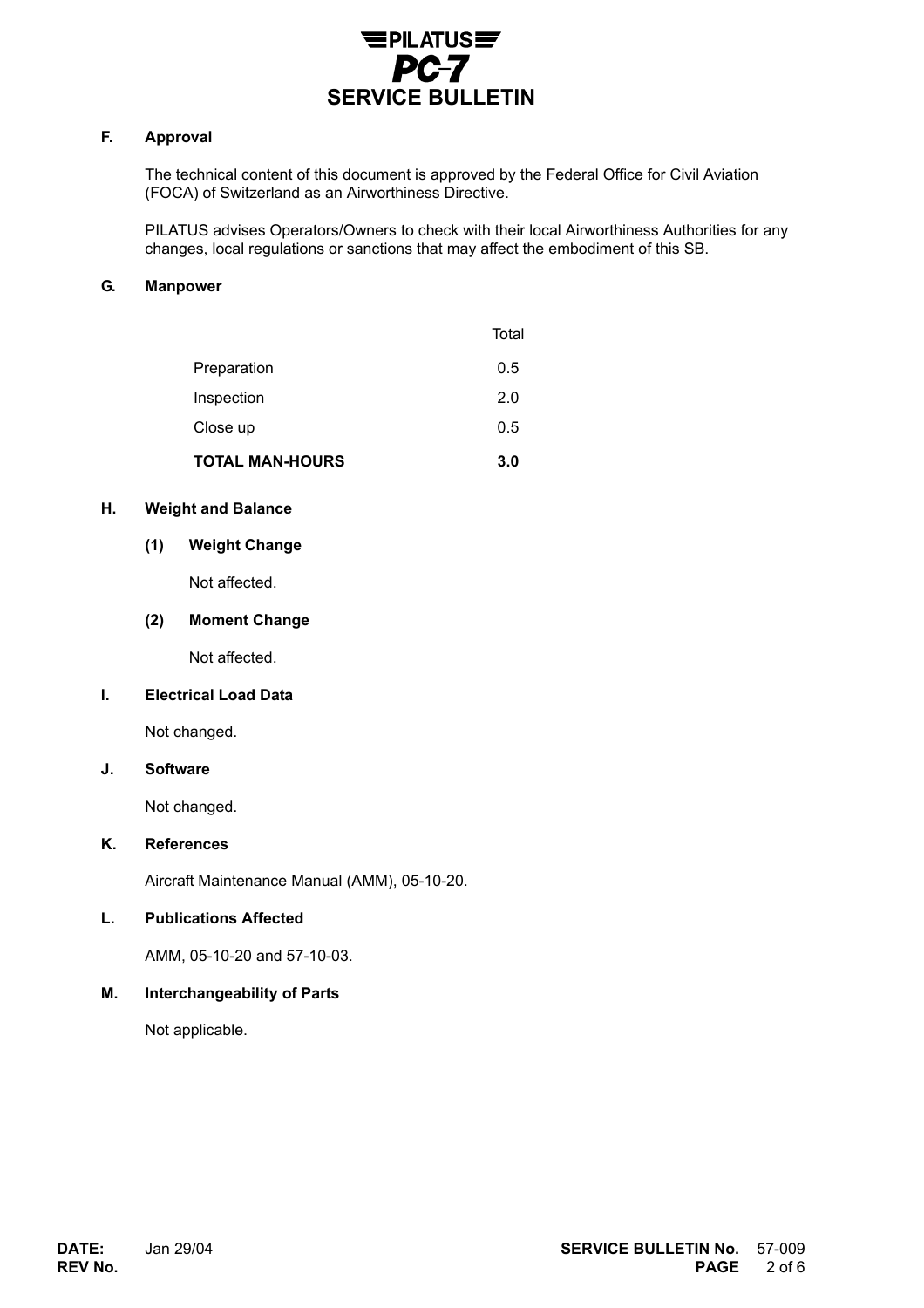

## **2. Material Information**

#### **A. Material - Price and Availability**

Not applicable. Modification kit not necessary for this SB.

# **B. Material Necessary for Each Aircraft**

Not applicable.

# **C. Material Necessary for Each Spare**

Not applicable.

## **D. Reidentified Parts**

Not applicable.

# **E. Tooling - Cost and Availability**

Not applicable.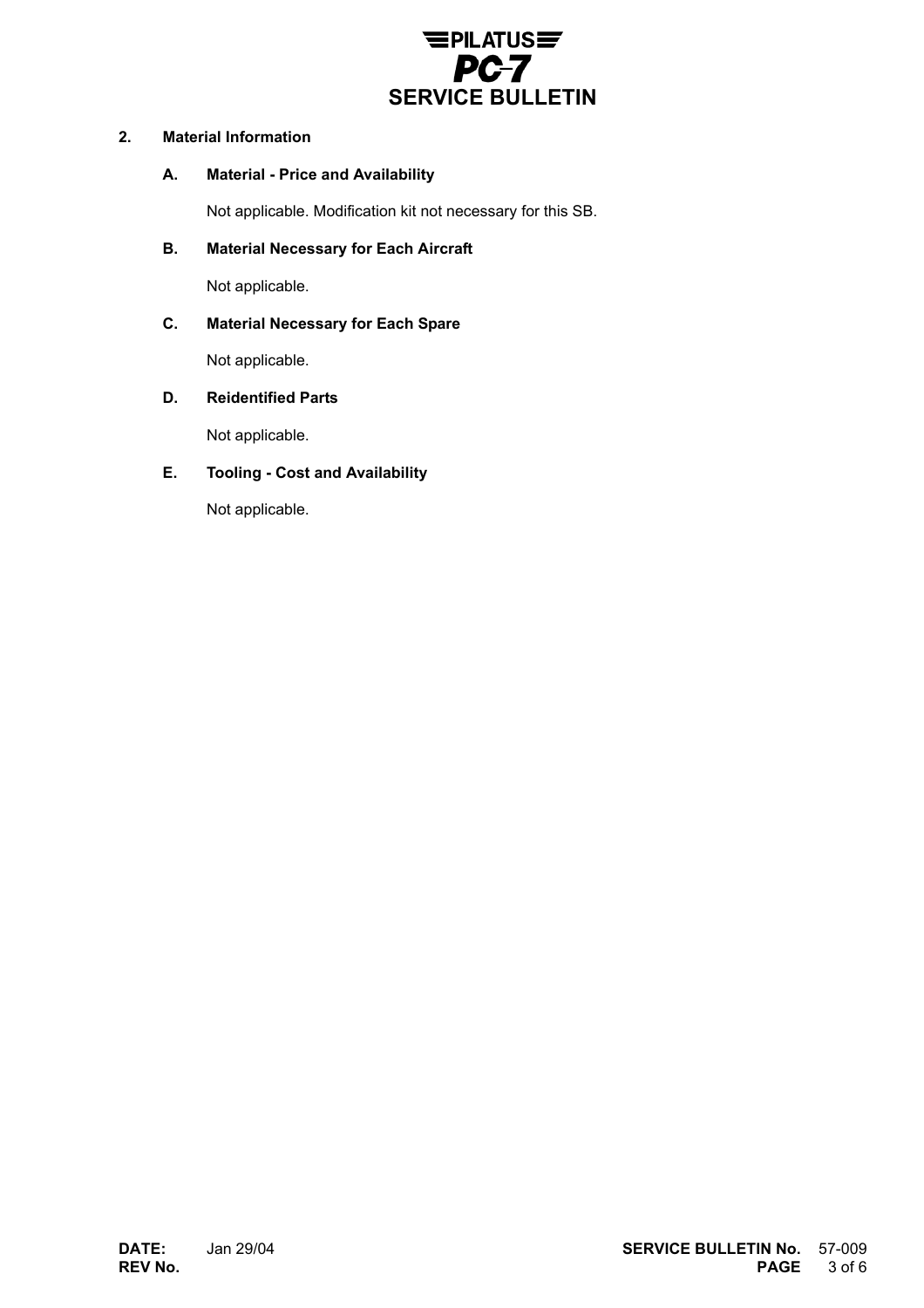

#### **3. Accomplishment Instructions - Aircraft (Ref. Fig 1)**

This procedure is given for an inspection for crack damage of the nose skin and adjacent structure above the left MLG bay. It is also applicable for an inspection of the nose skin and adjacent structure above the right MLG bay.

#### **A. Preparation**

(1) If necessary, remove loose paint from the inspection areas (Ref. Fig 1).

#### **B. Inspection**

- (1) Use a source of bright light and a X10 magnifier and do an inspection of the forward area of the floor panel and the related structure at the locations shown (Ref. View D). Crack damage is not permitted. Apply to PILATUS for instructions if crack damage has occurred.
- (2) Do an NDI of the nose skin (Ref. Sect 4 and Views B and C). Cracks that have not extended out of the limit areas shown are permitted. Instructions to do subsequent inspections will be given in AMM, 05-10-20. The lengths of permitted cracks must also be monitored at the subsequent inspections.

Cracks that have extended out of the limit areas shown are not permitted. Apply to PILATUS for instructions before the next flight if such cracks have occurred.

- (3) If necessary apply the applicable layers of surface protection and paint on the inspection areas.
- (4) Send the following data to PILATUS if you found cracks in Steps (1) and/or (2):
	- Aircraft MSN
	- Aircraft Flying Hours
	- Wing Serial Number
	- Crack locations, lengths and directions

#### **C. Close-up**

(1) Remove all tools and materials. Make sure the work areas are clean.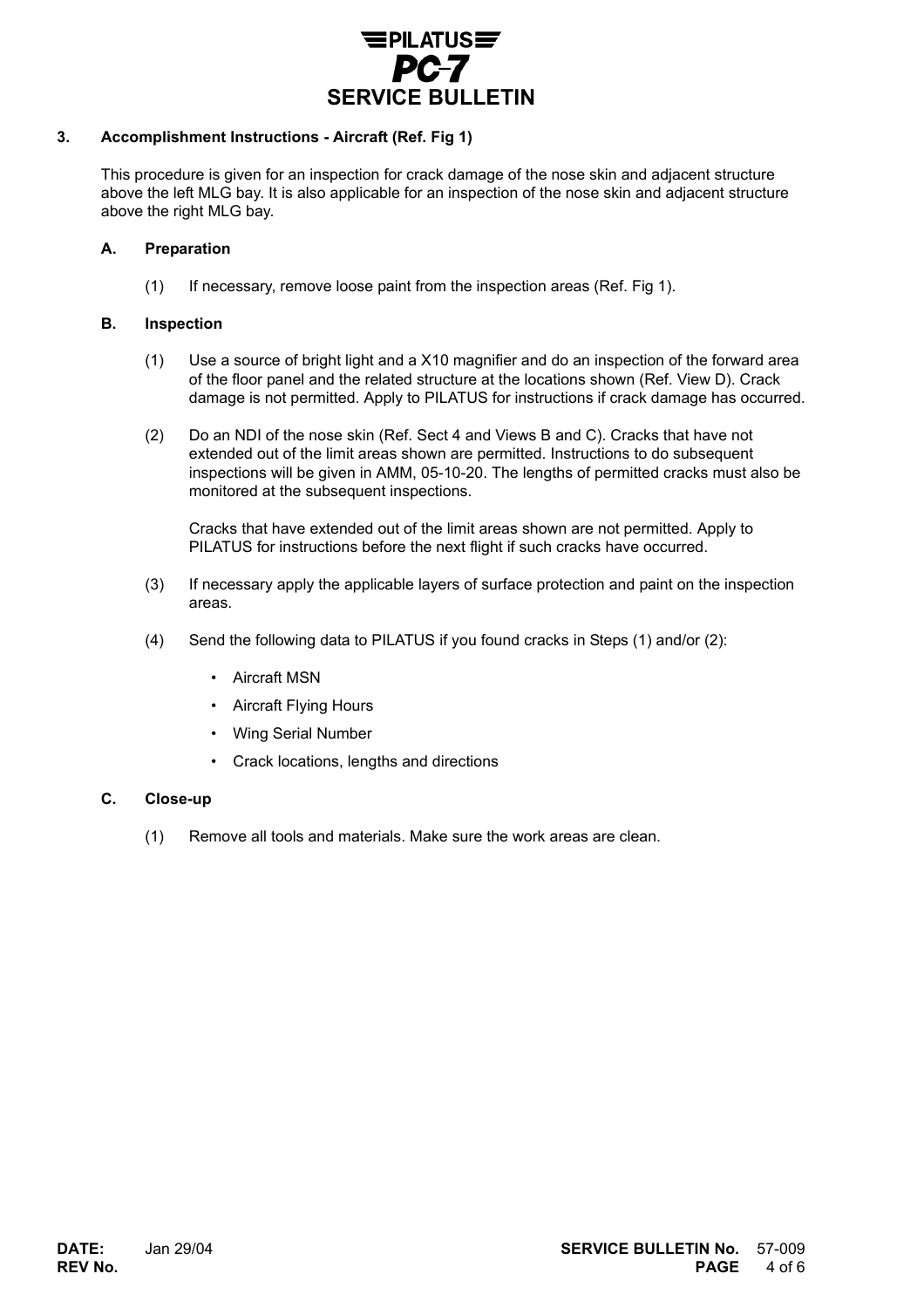

## **4. NDI Procedure**

## **A. Equipment**

The following equipment is necessary to do the NDI:

- Hocking locator
- Standard NFe calibration block
- Shielded fine tip probe 314P24F (PSN AY-5526)
- Suitable probe head

#### **B. Calibration**

Set the NDI equipment as follows:

- Initial setting Obey the manufacturer's instructions
- Operating mode to NORMAL
- Alarm to CONT
- Frequency to 2 MHz
- Metal selector to AI/Mg
- Test sensitivity to get 60% of full scale needle deflection from the 0,5 mm (0.02 in.) slot on the standard calibration block
- Alarm sensitivity to operate at 30% needle deflection

#### **C. Inspection**

- (1) Put the probe in position on the top of the skin in the inspection scan area.
- (2) Train the equipment.
- (3) Check train.
- (4) Zero the equipment.
- (5) Do a line scan on the nose skin as near to the edge as possible. Make sure you scan the full radius length (Ref. Fig. 1, Views B and C).
- (6) Do Step (5) again as many times as necessary to fully scan the inspection area shown. Make each line scan approximately 1,0 mm (0.04 in.) apart.
- (7) Do Steps (1) thru (5) again on the lower surface of the nose skin.
- (8) Do Steps (1) thru (7) again on the right inspection areas.

#### **D. Fault Indications**

All indications which cannot be attributed to edge, geometric ferrous affect or probe handling are to be considered a fault indication.

#### **E. Action after Examination**

Report the results of each inspection.